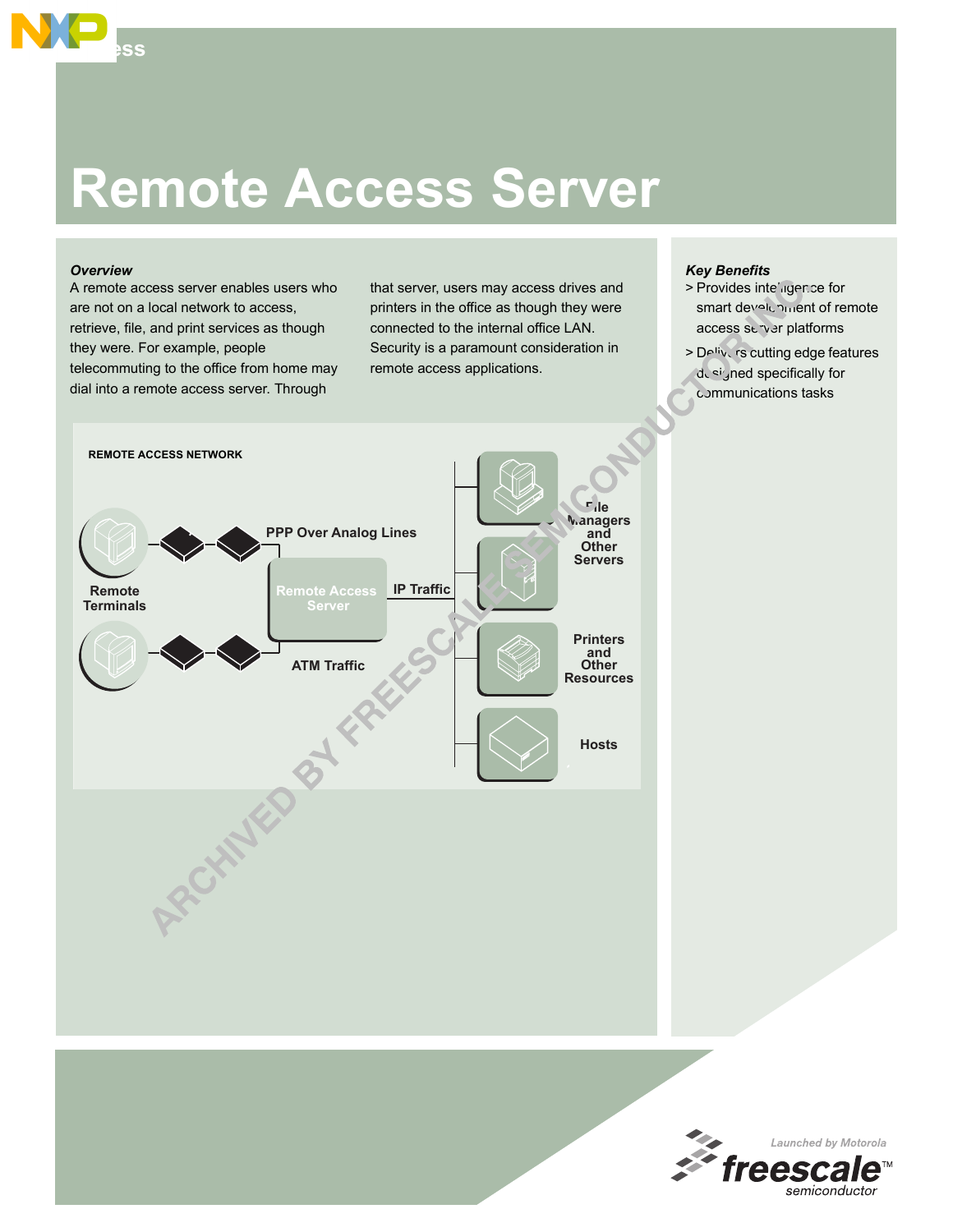

| <b>Freescale Ordering Information</b> |                                                                                                                                                                |                                     |
|---------------------------------------|----------------------------------------------------------------------------------------------------------------------------------------------------------------|-------------------------------------|
| <b>Part Number</b>                    | <b>Product Highlights</b>                                                                                                                                      | <b>Additional Information</b>       |
| <b>MPC8260</b>                        | > 300 MHz maximum speed<br>> 16K-bytes cache-L1 instructional<br>> 16K-byte cache-L1 data<br>> 64-entry translation lookaside buffers<br>> Floating point unit | www.freescale.com/netcomm           |
| <b>MPC185</b>                         | Powerful security co-processor for any networking or computer system<br>supporting the 60x bus protocol                                                        | www.freescale.com/securityprocessor |

## *Design Challenges*

The Figure on page 1 illustrates a remote access server that handles multiple traffic types:

- > Point-to-point protocol (PPP) or serial link Internet protocol (SLIP) over analog or DSL modems for longdistance access
- > ATM or other WAN protocols for broadband traffic
- > Routing functionality for such traffic; e.g., using IP
- > Asynchronous types of terminal services such as Telnet or TN3270
- > Virtual private network (VPN) (Internet Protocol Security, or IPSec) tunnel termination

Often, translation between different protocols must be provided.

The combination of interfaces and services presents a difficult challenge to server implementation, especially in light of time-to-market constraints. Traditional approaches required separate hardware and general-purpose CPUs for  $\epsilon$  act interface type and protocol, resulting in many individual designs, and my with limited reuse of software.

*Freescale Semiron* ductor Solution Freescale Semiconductor's comprehensive communications and networking processor portfolio provides intelligence for a smart development for remote access server platforms. Freescale Semiconductor's processor portfolio delivers cutting edge features designed specifically for communications tasks.

# **New Approach**

Freescale Semiconductor's PowerQUICC™ family of integrated communications processors enables a new approach to design challenges, one that delivers this broad solution set within a single hardware architecture. The family's dual-core architecture allows the dedicated RISC communications processor and on-board memory to enable  $\gamma$  single PowerQUICC-based interface to be built with a variety of different PHY interface types in order to create a common platterm. Protocol software can be in, lemented within the PowerQUICC processor, while the core, which is compliant with PowerPC™ architecture, handles control/management plane functions.

All members of Freescale Semiconductor's leading PowerQUICC II family of integrated communications processors are easily upgradable through downloadable microcode packages. These innovative microcode packages provide the ideal mix of control and data plane function lity, further enabling customers to speed time-tomarket and focus on value-added product elements.

The Figure on page 3 depicts a design that uses Freescale Semiconductor's MPC<sub>2</sub>?60 PowerQUICC II integrated communications processor in a remote erver control configuration:

- > DSPs for the analog modem traffic can reside on the local bus; data can be transferred to and from the DSP bank using the flexible IDMA engine.
- > Depending on the needs of the office LAN, the MPC8260 is capable of 155 Mbps ATM over Universal Test and Operations Interface for ATM (UTOPIA), 10/100 Base-T Ethernet, or clear-channel E3.
- > Up to 256 high level data link control (HDLC) or transparent time division multiplex (TDM) channels can be supported.
- > Slower operation, administration, and maintenance (OAM) messaging to other areas of the server system can be accomplished using a variety of on-chip peripheral interfaces and serial channels.
- > Up to full rate OC-3 VPN (IPSec) support through the use of the MPC185 security processor.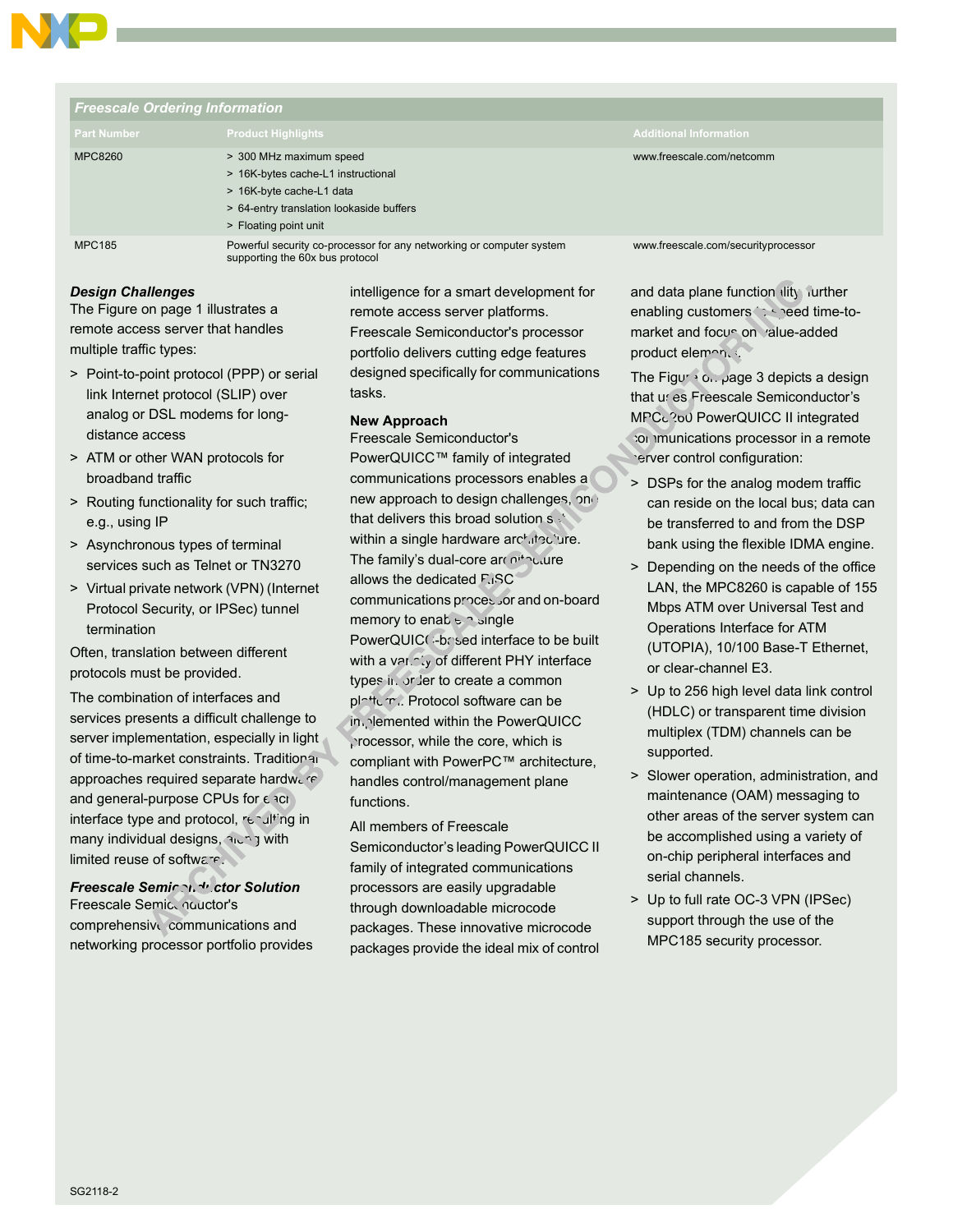



Select the specific family member that satisfies your data-handling requirements, and enjoy the benefits of a flexible, cost-effective design. In addition, the established code base and broad third-party support from Freescale Semiconductor's Smart Networks Alliance Program members further

enable cost-efficient solutions and accelerated time-to-market for remote server equipment suppliers.

The MPC185 security processor is easily integrated into PowerQuicc II systems via the 60x bus. The MPC185 achieves high performance through 60x bus mastering and immediate access to

system memory. By avoiding data transfers across bridges and secondary buses, the MPC185 provides PowerQuicc II system designers with the ultimate security chipset for midrange VPN and remote access server applications.

### *Development Tools*

| <b>Tool Type</b>                                                                                                                                                                           | Product is the                         | Vendor                                                                                                                                                                                                                                            | <b>Description</b>                                           |
|--------------------------------------------------------------------------------------------------------------------------------------------------------------------------------------------|----------------------------------------|---------------------------------------------------------------------------------------------------------------------------------------------------------------------------------------------------------------------------------------------------|--------------------------------------------------------------|
| Hardware                                                                                                                                                                                   | MPC <sup>Q</sup> ' <sub>V</sub> EADSMB | Freescale Semiconductor                                                                                                                                                                                                                           | For MPC8xx Family Application Development System Motherboard |
| PowerQUICC Ir @ Trated<br>Communications Processors<br>> MPC850 farily, including the<br>MPC850SR<br>> MPC857T with enhanced ATM<br>support<br>> MPC860 family, including the<br>MPC860SAR | > MPC855T with Fast Ethernet support   | MPC8250, MPC8255, MPC8260,<br>><br>MPC8264, MPC8265, and MPC8266<br>PowerQUICC II next-generation<br>family<br>> MPC185 Security Processor<br>> PowerQUICC and PowerQUICC II<br>microcodes packages provide<br>enhanced forwarding plane features |                                                              |
|                                                                                                                                                                                            | > MPC862 with enhanced ATM support     |                                                                                                                                                                                                                                                   |                                                              |